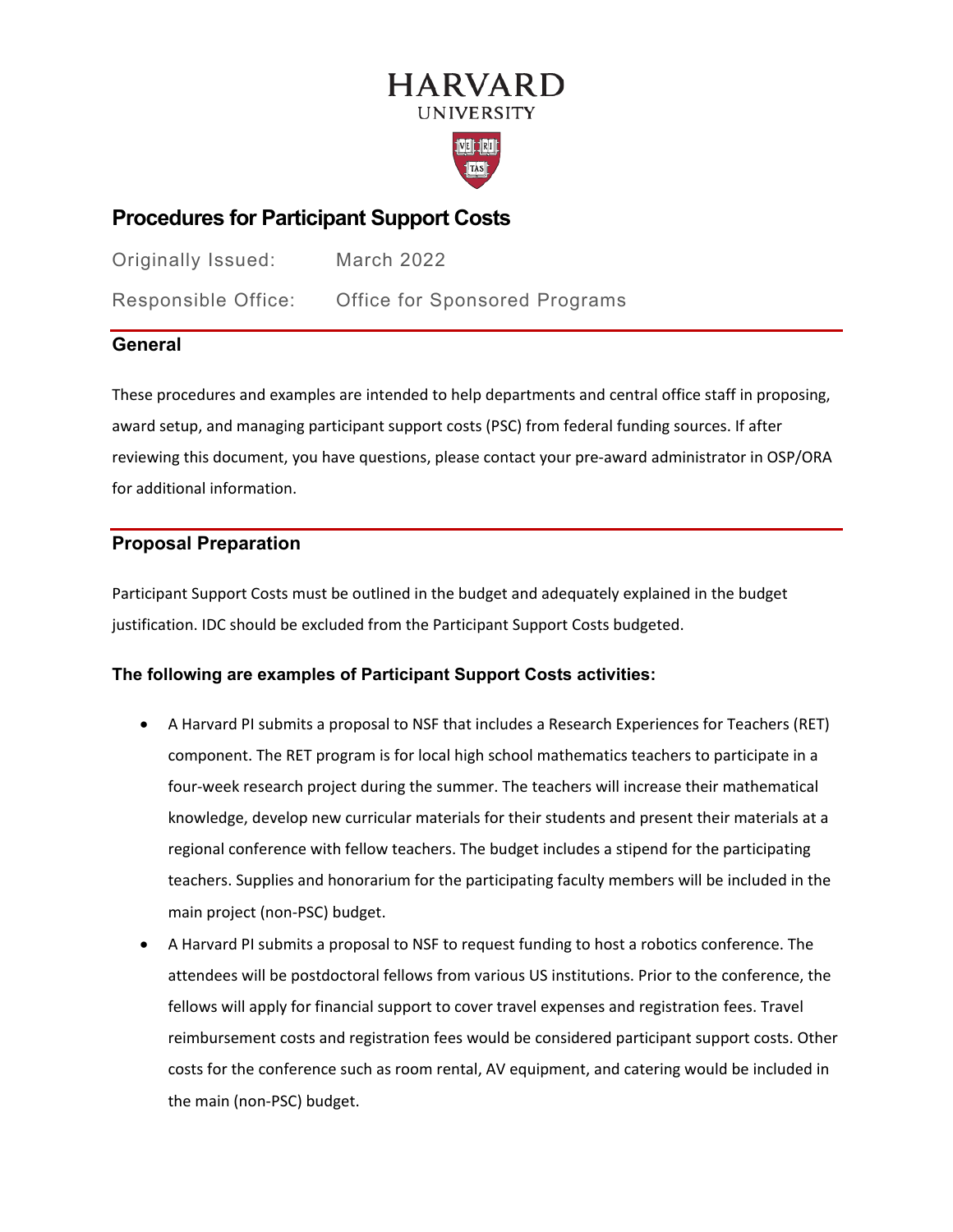• A Harvard PI submits a proposal for an REU supplement to their NSF award to provide an opportunity for three undergraduate students to spend a summer conducting a multidisciplinary research project, attending workshops, and participating in a poster session at the end of the summer. The students will receive a stipend and housing/lodging for 8 weeks during the summer. The stipend and housing/lodging costs are considered participant support costs.

When preparing proposals that include Participant Support Costs, the specific training and/or conference activity should be clearly described in the project description; both the budget and budget justification should detail the specific costs that will be allocated as Participant Support Costs and clearly state how many participants are expected. For the National Science Foundation (NSF), the amounts budgeted under Participant Support Costs must be included under Section F of the proposal budget.

# **National Science Foundation – Section F**

|                                     | Top of Page   Bottom of Page                   |           |                                                 |  |  |  |
|-------------------------------------|------------------------------------------------|-----------|-------------------------------------------------|--|--|--|
| <b>F. Participant Support Costs</b> |                                                |           |                                                 |  |  |  |
|                                     | <b>Description</b>                             | Costs     | <b>Funds</b><br><b>Requested By</b><br>Proposer |  |  |  |
|                                     | 1. Stipends                                    |           |                                                 |  |  |  |
|                                     | 2. Travel                                      |           |                                                 |  |  |  |
|                                     | 3. Subsistence                                 |           |                                                 |  |  |  |
|                                     | 4. Other                                       |           |                                                 |  |  |  |
|                                     | Number of Participants o                       |           |                                                 |  |  |  |
|                                     | <b>Total Participant Support Costs:</b><br>\$0 |           |                                                 |  |  |  |
|                                     |                                                | Calculate |                                                 |  |  |  |

# *Below is an example of budgeting participant support costs for a proposal*

The table below estimates the cost of travel per participant.

| <b>Travel</b>                       | Count | <b>Unit cost</b> | <b>Budget</b> |
|-------------------------------------|-------|------------------|---------------|
| Domestic flight                     | 10    | \$350.00         | \$3,500.00    |
| Subsistence-Hotel                   | 15    | \$500.00         | \$7,500.00    |
| Mileage for participants within     | 10    | \$58.00          | \$580.00      |
| 100-mile radius of conference       |       |                  |               |
| <b>Total for Participant Travel</b> | N/A   | N/A              | \$11,580.00   |

#### *Table 1: Example Participant Support Costs*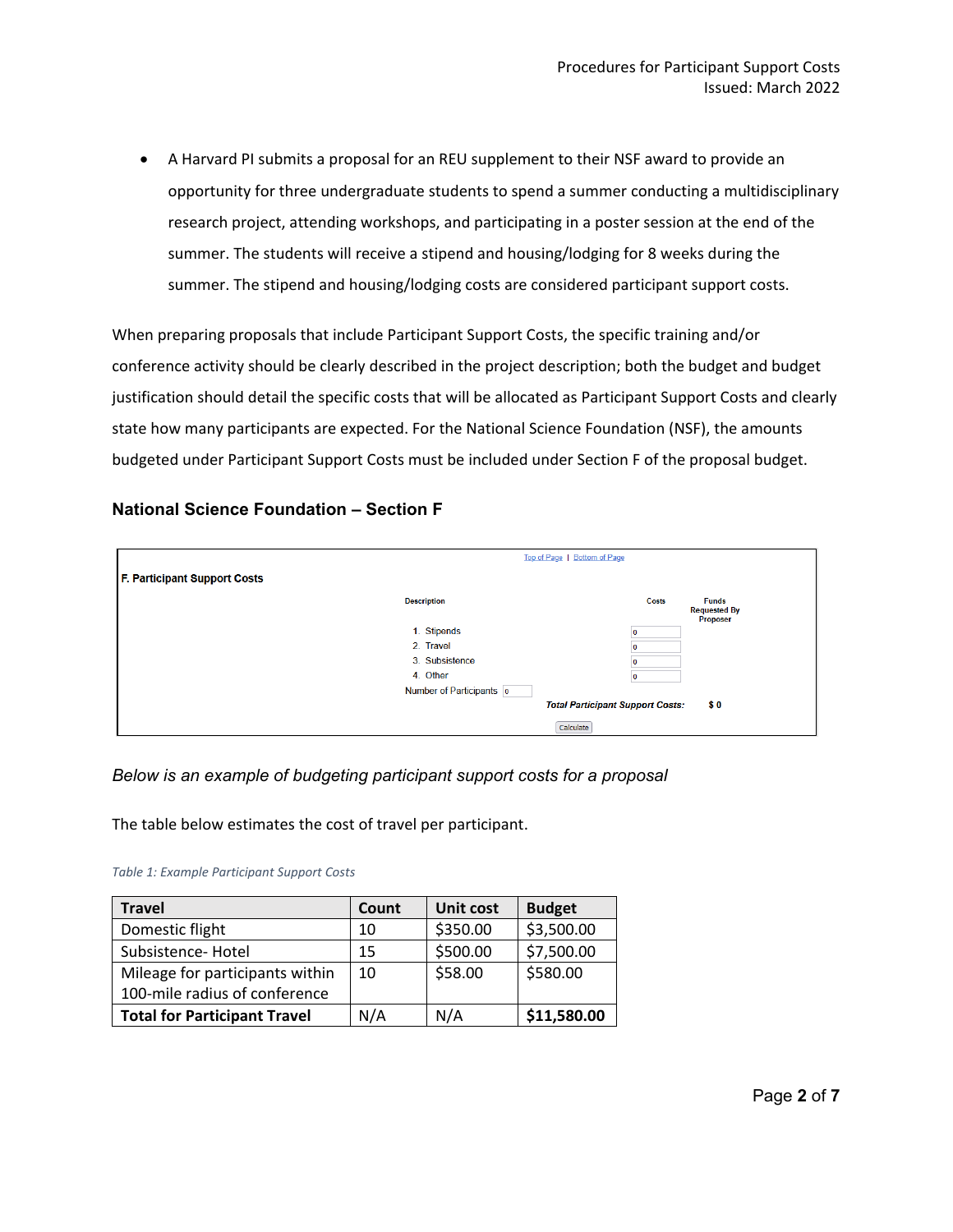The budget justification should align with cost estimates and include a detailed explanation of the budgeted amounts. Below is an example of the budget justification for the table above.

#### *Travel:*

We request \$3,500 in year 3 to support airfare for 10 participants outside of the greater Boston area and mileage for 10 participants within a 100-mile radius of Boston. We anticipate airfare in the form of 10 domestic flights, averaging \$350 per flight. Mileage is being calculated at the FY19 rate at 58 cents a mile, at a 100 miles per driving participant.

#### *Subsistence:*

We request \$7,500 in year 3 to support lodging at the Politics of Power Conference for about 15 participants who wish to participate in the conference. We anticipate 2 nights of lodging in Cambridge, MA, averaging \$250 per night, per person. 

Funds requested for travel are based on recent actual costs, utilizing the lowest available coach airfare, reasonable lodging costs, and ground transportation. 

*Note for NIH: Participant Support Costs should be listed under Section E. For Modular Budgets, include details about Participant Support Costs in the Additional Justification Narrative. Tuition remission is not a participant cost and should be included in Section F., Other Direct Costs.*

# **Entering PSC information in GMAS**

There are two steps the local managing unit should take in entering PSC information in GMAS.

First, if your proposal has participant support costs in the budget, the GMAS question, "Are participant support costs included in the budget?" should be set to "Yes". Proposal reviewers will utilize this information during their review. This will also set flag under approvals that will be confirmed at award set up.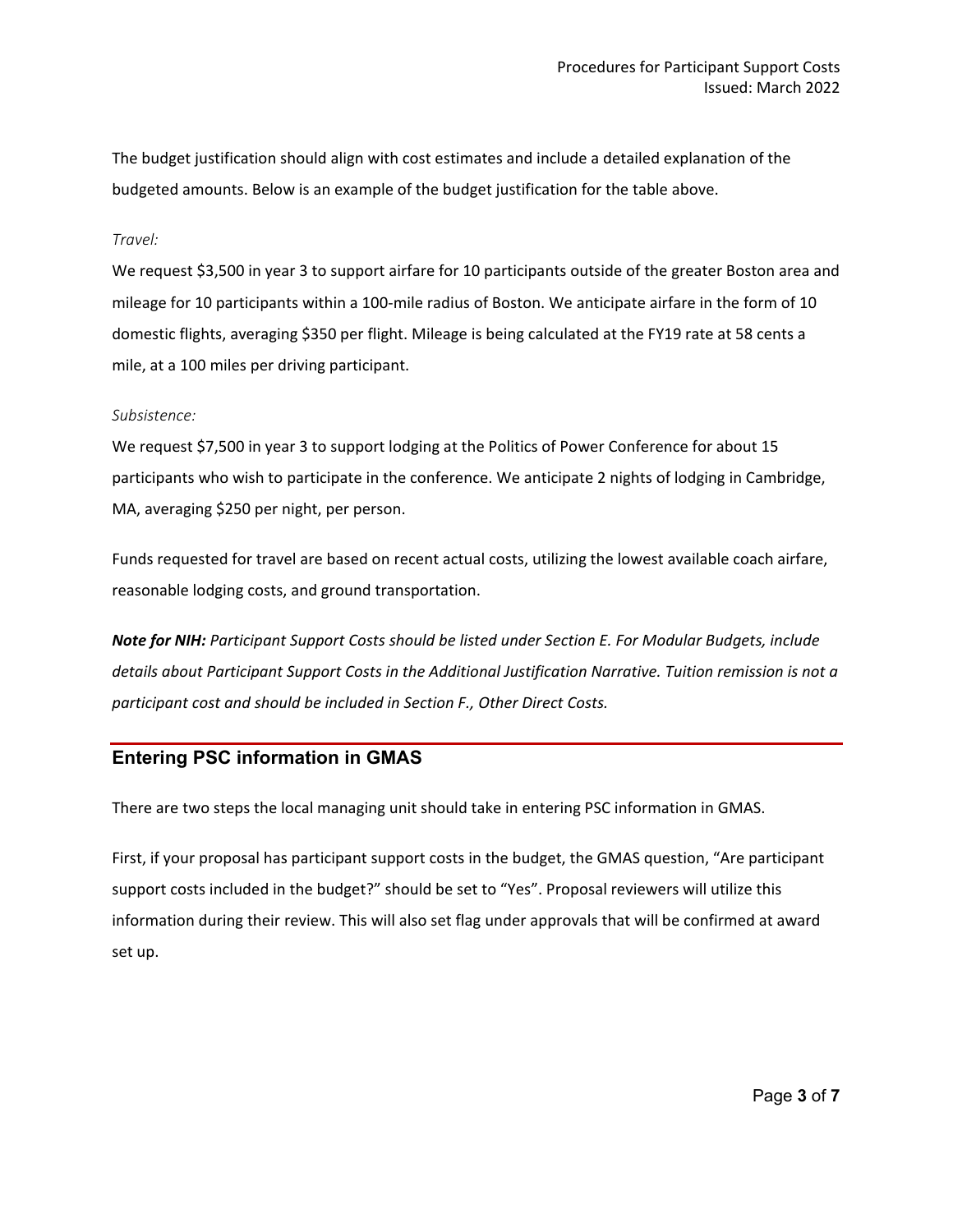| $\theta$ Info |
|---------------|
|               |
|               |
|               |
|               |
|               |
|               |
|               |
|               |

Second, create the account string in GMAS prior to locking and routing the proposal. A separate costing string is required for participant support costs:

- 1. Select the account type as "PSC".
- 2. Add "PSC" in the beginning of the account name.
- 3. Set the IDC to 0%.

Do not set up a separate subactivity for Participant Support Costs under a subaward.

# **Award Set up**

OSP/ORA as well as the local managing unit must review the notification of award (NOA) and terms and conditions. If participant support costs are awarded in the NOA, the flag indicating PSC should be confirmed as "yes".

After the flag is set, a separate account string must be set up to track expenses. PSC accounts must have the following identifiers:

- The account type must be set to "Participant Support Costs".
- The account string must contain "PSC" in the beginning of the account name.
- The account string must have a distinct subactivity from other accounts.

For subactivities that are subawards that have PSC budgeted, the account type should be set up as "Subawards" and not "Participant Support Costs". PSC costs budgeted on a subcontract must be

Page **4** of **7**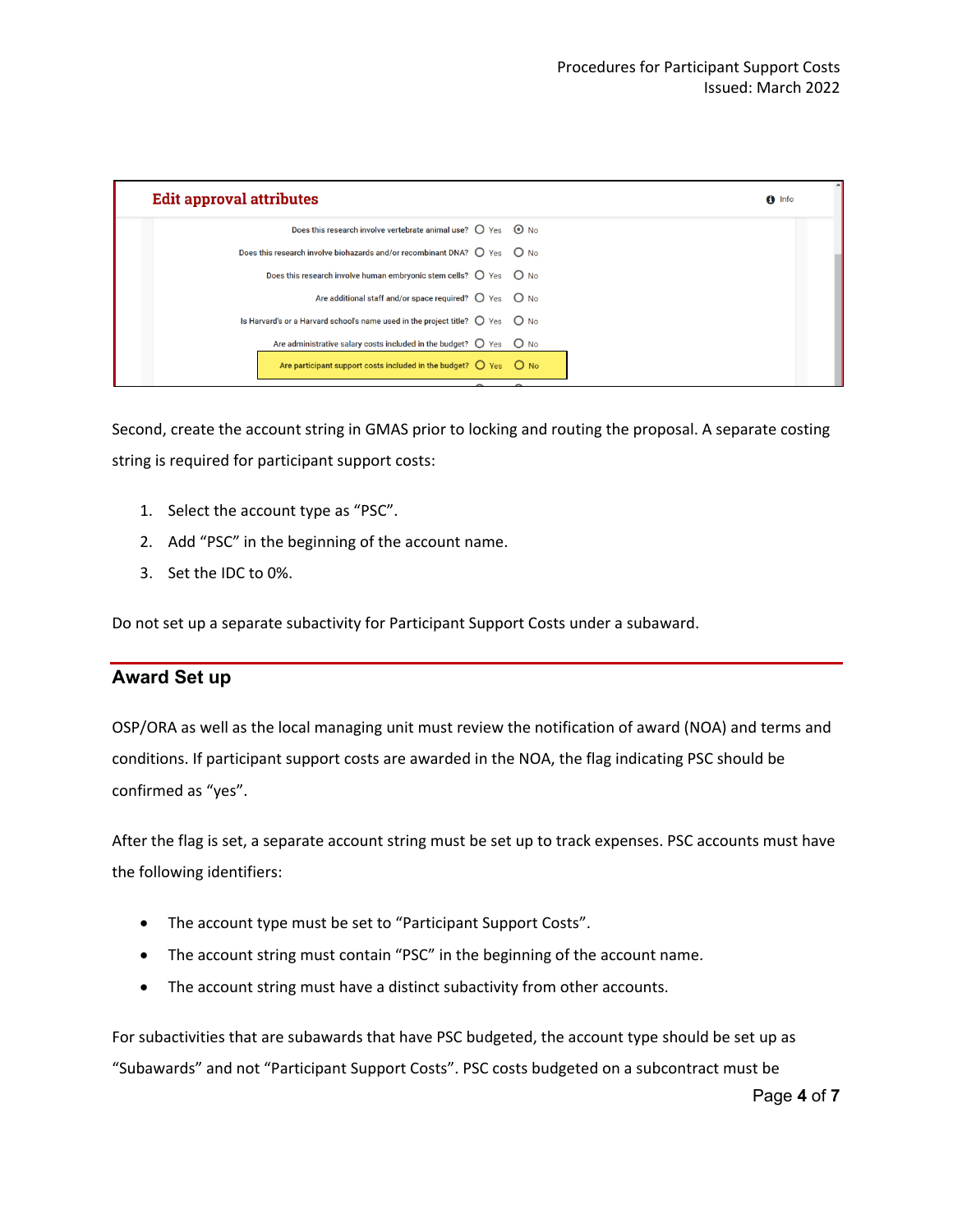managed through our normal subrecipient monitoring process. Please see the Subrecipient Monitoring [Policy Toolkit.](https://osp.finance.harvard.edu/office-for-sponsored-programs/subrecipient-monitoring-toolkit)

Participant Support Costs do not take overhead; therefore, they should have their own subactivity set at a 0% overhead rate.

# **Monitoring Participant Support Cost expenses**

To accurately monitor participant support costs, the account string must be set up correctly in GMAS at the award stage (see award set-up section in this document). Monitoring of these expenses should take place at the local managing unit and in the Office for Sponsored Programs. Recommendations for monitoring are outlined below.

### **Department monitoring best practices**

During reconciliation of accounts (recommended monthly), the department should check the Transaction Monitoring Dashboard, but also review all expenses in the PSC budget category. Note that unspent PSC balances are de-obligated at award closeout or prior approval will be required to re-budget those budgeted expenses into other cost categories.

### *How to Seek Prior Approval*

Approval should be requested and obtained according to the sponsor's terms and conditions. Larger sponsors, such as NSF, will utilize online systems. Other sponsors may utilize an email or written approval. Regardless of method, the department should always work with their OSP/ORA representative to submit, obtain, and document prior approval by submitting a "rebudget restricted categories" request in GMAS.

### **Office for Sponsored Programs Monitoring**

The Office for Sponsored Programs will utilize the PSC account type and pre-fix of the account description in GMAS to run reports on participant support costs account strings with the following goals:

1. Ensure account strings are set-up according to these procedures.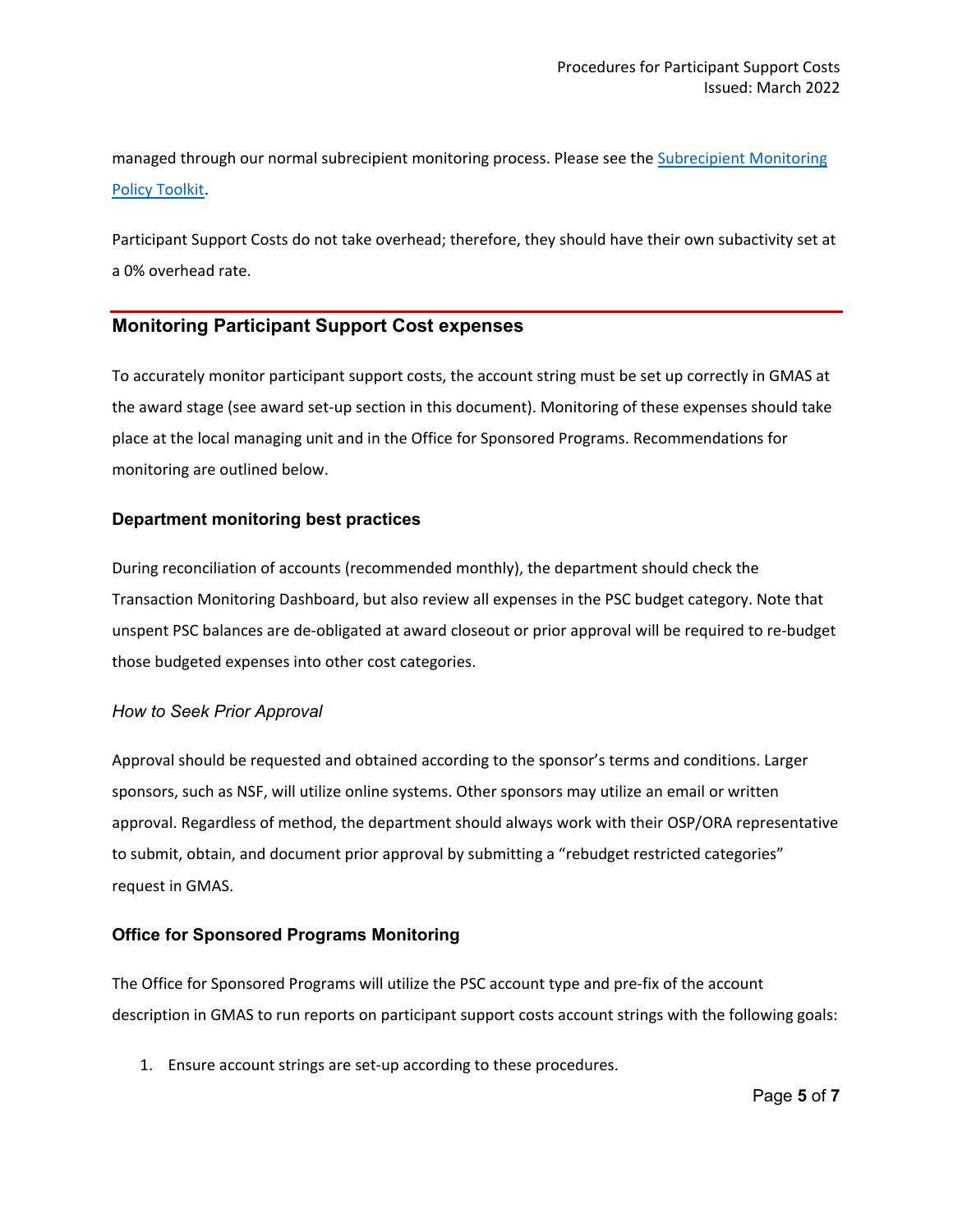2. Inquire about transactions that may indicate non-compliance with participant support cost regulations or university guidance.

### **Transaction Monitoring Dashboard**

The Transaction Monitoring Dashboard must be utilized by the department to indicate object codes related to activities that may be unallowable as participant support costs. Salary and wage object codes and equipment should not appear on a participant support costs account string. The department/unit managing the award should select object codes that are not allowed on the participant support cost account string to assist in monitoring expenses. For example, if the approved participant support costs are for travel, all object codes other than travel object codes charged to the participant support cost account string should be flagged to appear on the Transaction Monitoring Dashboard.

### *How to document Participant Support Costs*

Documentation for revisions to the award such as prior approvals and re-budget requests must be entered in GMAS. Other supporting documentation not related to specific requests, should be retained by creating a folder in the segment repository titled, "PSC".

The justification and support for participant support costs should be able to stand on its own; this is the responsibility of the local department's grant management team. The business purpose documentation should include the name of the participant and be appropriately reviewed through the channels of the [ROPPA](https://policies.fad.harvard.edu/responsibilities-purchasers-preparers-and-approvers) process.

If there has been a revision to the PSC budget, it is important to ensure that sufficient backup is provided in GMAS. It is recommended to file and save, at a minimum, the following documents:

- 1. Most recent and final version of a Budget
- 2. Most recent and final version of a clear Budget Justification
- 3. All Approval Emails and Communication from sponsors, including screenshots of systems if they were utilized instead of email
- 4. Original RFP or any supplemental RFP related to the revision